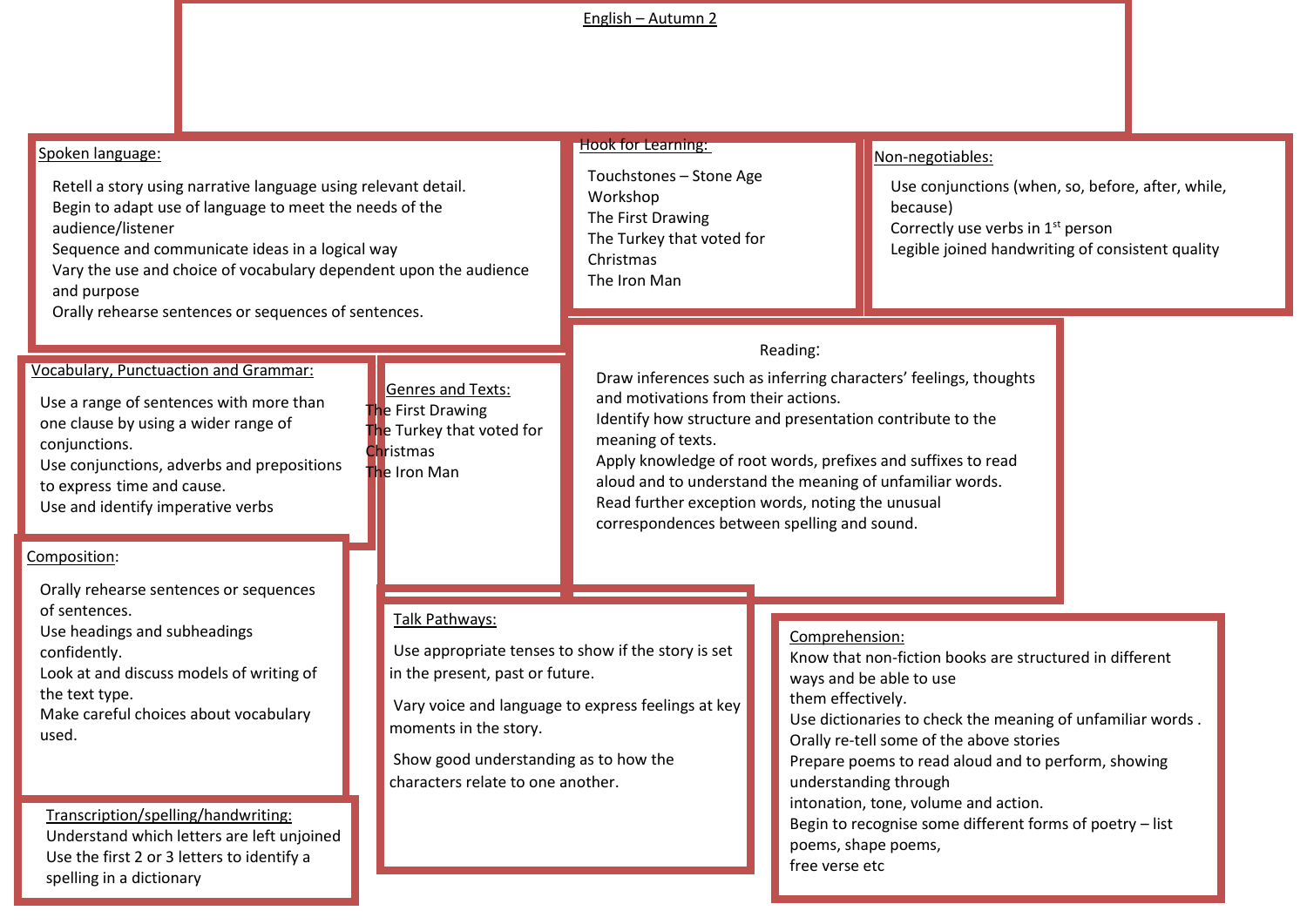# **Literacy –Weekly**

#### **Week 1: The First Drawing**

Identify and use inverted commas. Explore synonyms for said. Write in role and introduce the first part of the book using conjunctions to produce longer sentence.

#### **Week 2: The First Drawing**

Write a first person retell of the family seeing the first drawing.

Adverbs of time sentence openers. Words and phrases that show amazement.

Use inverted commas- new line for a new speaker.

#### **Week 3: Instructions for a cave painting**

Instructional writing – Create a set of detailed instructions using conjunctions and adverbial phrases to express time. Use adverbs of manner and time. Use conjunctions to produce longer sentences. Sentences for extra information. Short sentences for warnings.

#### **Week 4: Poetry**

Collect and sort words in to word classes. Plan a shape poem using adjectives, nouns, verbs, adverbs and similes. Learn, rehearse and perform a piece of poetry: What can you do with a football